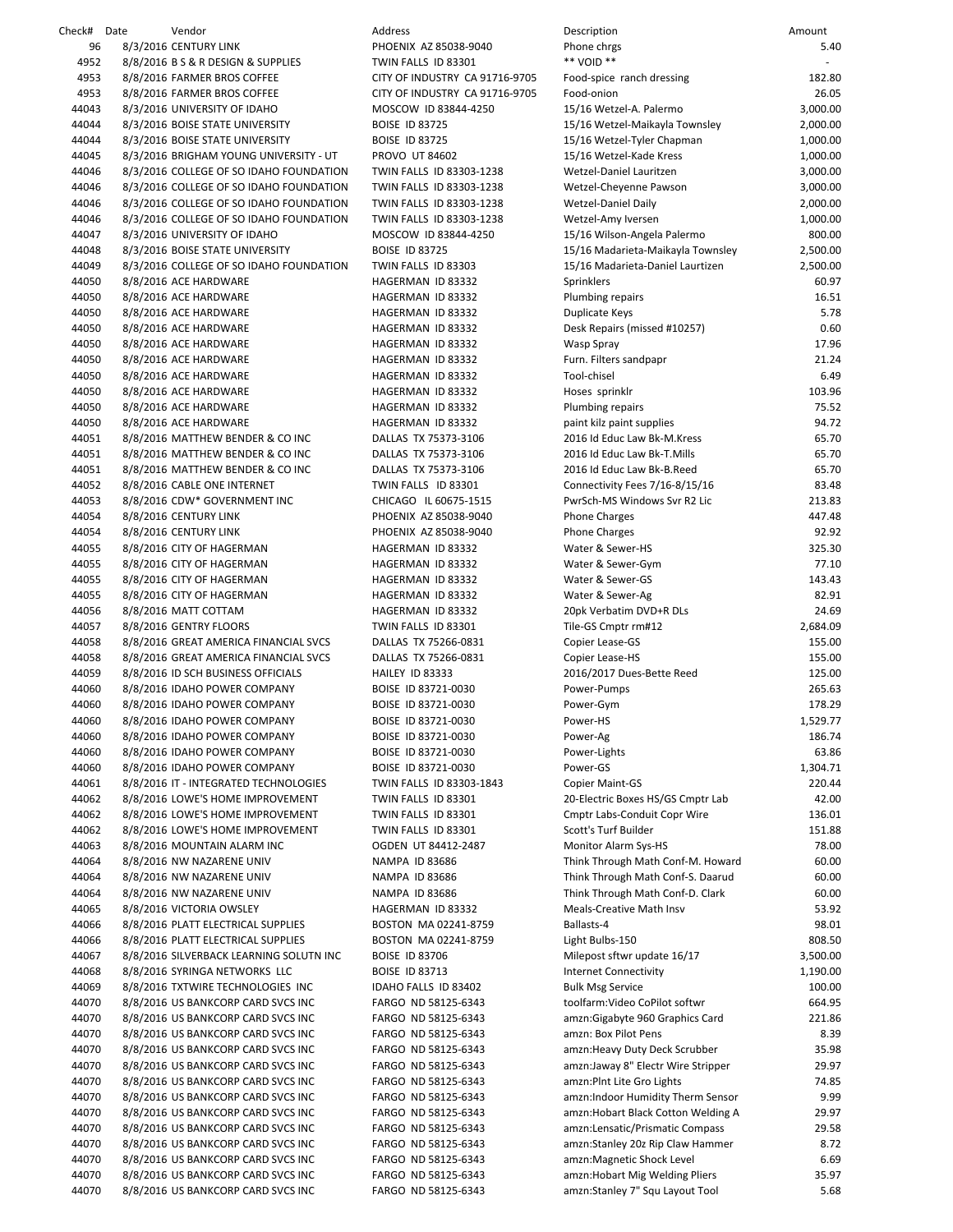| 44070 | 8/8/2016 US BANKCORP CARD SVCS INC   | FARGO ND 58125-6343       | amzn:Sharp Calculators              | 69.90                    |
|-------|--------------------------------------|---------------------------|-------------------------------------|--------------------------|
| 44070 | 8/8/2016 US BANKCORP CARD SVCS INC   | FARGO ND 58125-6343       | amzn:Trimming/Pruning Shears        | 79.50                    |
| 44070 | 8/8/2016 US BANKCORP CARD SVCS INC   | FARGO ND 58125-6343       | amzn:Grizzly 4pc Pipe Wrench        | 25.94                    |
| 44070 | 8/8/2016 US BANKCORP CARD SVCS INC   | FARGO ND 58125-6343       | amzn: Habor Digital Meat Therm      | 38.97                    |
|       |                                      |                           |                                     |                          |
| 44070 | 8/8/2016 US BANKCORP CARD SVCS INC   | FARGO ND 58125-6343       | amzn: Weber Instant-Read Therm      | 9.99                     |
| 44070 | 8/8/2016 US BANKCORP CARD SVCS INC   | FARGO ND 58125-6343       | amzn:Craftsman 17pc Phillips Scrdr  | 27.66                    |
| 44070 | 8/8/2016 US BANKCORP CARD SVCS INC   | FARGO ND 58125-6343       | amzn:Binder Clips                   | 0.90                     |
| 44070 | 8/8/2016 US BANKCORP CARD SVCS INC   | FARGO ND 58125-6343       | amzn: Sharpie Markers               | 5.47                     |
| 44070 | 8/8/2016 US BANKCORP CARD SVCS INC   | FARGO ND 58125-6343       | amzn: Leather Welding Gloves        | 149.85                   |
| 44070 | 8/8/2016 US BANKCORP CARD SVCS INC   | FARGO ND 58125-6343       | amzn:3M Protective Eyewear          | 134.01                   |
| 44070 | 8/8/2016 US BANKCORP CARD SVCS INC   | FARGO ND 58125-6343       | amzn: Wel-Bit Chipping Hammer/Brush | 32.46                    |
|       |                                      |                           |                                     |                          |
| 44070 | 8/8/2016 US BANKCORP CARD SVCS INC   | FARGO ND 58125-6343       | amzn:1 Skimmer Fish NEt             | 48.94                    |
| 44070 | 8/8/2016 US BANKCORP CARD SVCS INC   | FARGO ND 58125-6343       | amzn: Metal Cutting Guide Set       | 51.50                    |
| 44070 | 8/8/2016 US BANKCORP CARD SVCS INC   | FARGO ND 58125-6343       | amzn:Grizzly Threading Kit          | 104.94                   |
| 44070 | 8/8/2016 US BANKCORP CARD SVCS INC   | FARGO ND 58125-6343       | amzn: Titan 5-pc Hammer Set         | 50.23                    |
| 44070 | 8/8/2016 US BANKCORP CARD SVCS INC   | FARGO ND 58125-6343       | amzn:3 Voltmeter Ohmmeter Volt Tes  | 26.04                    |
| 44070 | 8/8/2016 US BANKCORP CARD SVCS INC   | FARGO ND 58125-6343       | amzn:Astro 16pc Punch Chisel Set    | 21.01                    |
| 44070 | 8/8/2016 US BANKCORP CARD SVCS INC   | FARGO ND 58125-6343       | amzn:28" Ratchet Pruning Anvil      | 38.95                    |
|       |                                      |                           |                                     |                          |
| 44070 | 8/8/2016 US BANKCORP CARD SVCS INC   | FARGO ND 58125-6343       | amzn: Crescent 5pc Locking Plier se | 35.99                    |
| 44070 | 8/8/2016 US BANKCORP CARD SVCS INC   | FARGO ND 58125-6343       | amzn:Makita Lithium-Ion Kit         | 139.00                   |
| 44070 | 8/8/2016 US BANKCORP CARD SVCS INC   | FARGO ND 58125-6343       | amzn:Magnifying Glass pk 50         | 64.95                    |
| 44070 | 8/8/2016 US BANKCORP CARD SVCS INC   | FARGO ND 58125-6343       | amzn: Innovating Sci Buffer Calibra | 22.22                    |
| 44070 | 8/8/2016 US BANKCORP CARD SVCS INC   | FARGO ND 58125-6343       | amzn: Mikita 70pc Impact Drill-Drvr | 24.18                    |
| 44070 | 8/8/2016 US BANKCORP CARD SVCS INC   | FARGO ND 58125-6343       | amzn:ATD 29pc Punch/Chisel Set      | 37.80                    |
| 44070 | 8/8/2016 US BANKCORP CARD SVCS INC   | FARGO ND 58125-6343       | amzn:Komelon 25ft Power Tape        | 27.88                    |
| 44070 | 8/8/2016 US BANKCORP CARD SVCS INC   | FARGO ND 58125-6343       | amzn:Craftsman Evolv 5pc Plier Set  | 74.76                    |
|       |                                      |                           |                                     |                          |
| 44070 | 8/8/2016 US BANKCORP CARD SVCS INC   | FARGO ND 58125-6343       | amzn:Craftsman 3pc Adj Wrench Set   | 19.05                    |
| 44070 | 8/8/2016 US BANKCORP CARD SVCS INC   | FARGO ND 58125-6343       | amzn:Cat6 Outdoor Ethernet Cable    | 173.99                   |
| 44070 | 8/8/2016 US BANKCORP CARD SVCS INC   | FARGO ND 58125-6343       | amzn:11-Hikvision Wall Mounts       | 186.89                   |
| 44070 | 8/8/2016 US BANKCORP CARD SVCS INC   | FARGO ND 58125-6343       | amzn:9-Hikvision POE Cameras        | 948.15                   |
| 44070 | 8/8/2016 US BANKCORP CARD SVCS INC   | FARGO ND 58125-6343       | amzn:Dripston Cat5e Ethernet Cable  | 41.66                    |
| 44070 | 8/8/2016 US BANKCORP CARD SVCS INC   | FARGO ND 58125-6343       | amzn:8 Hikvision Mini Dome Camera   | 640.00                   |
| 44070 | 8/8/2016 US BANKCORP CARD SVCS INC   | FARGO ND 58125-6343       | amzn: Cat6 Connectors               | 62.26                    |
|       |                                      |                           | amzn:Cat5e Connectors               |                          |
| 44070 | 8/8/2016 US BANKCORP CARD SVCS INC   | FARGO ND 58125-6343       |                                     | 45.77                    |
| 44071 | 8/8/2016 VALLEY WIDE COOP INC        | JEROME ID 83338-6138      | 15g Spot Sprayer                    | 85.99                    |
| 44072 | 8/8/2016 VERIZON WIRELESS            | DALLAS TX 75266-0108      | Cell Phone-S. Smith                 | 53.00                    |
| 44072 | 8/8/2016 VERIZON WIRELESS            | DALLAS TX 75266-0108      | Cell Phone-D. Knapp                 | 53.00                    |
| 44072 | 8/8/2016 VERIZON WIRELESS            | DALLAS TX 75266-0108      | Cell Phone-V. Arreaga               | (39.50)                  |
| 44072 | 8/8/2016 VERIZON WIRELESS            | DALLAS TX 75266-0108      | Cell Phone-M. Cottam                | 53.00                    |
| 44072 | 8/8/2016 VERIZON WIRELESS            | DALLAS TX 75266-0108      | Cell Phone-A. Perkins               | 53.00                    |
| 44072 | 8/8/2016 VERIZON WIRELESS            | DALLAS TX 75266-0108      | Cell Phone-T. Mills                 | 297.40                   |
|       |                                      |                           |                                     |                          |
| 44072 | 8/8/2016 VERIZON WIRELESS            | DALLAS TX 75266-0108      | Cell Phone-C. Jackson               | 26.52                    |
| 44072 | 8/8/2016 VERIZON WIRELESS            | DALLAS TX 75266-0108      | Cell Phone-M. Kress                 | 53.00                    |
| 44073 | 8/8/2016 WAXIE SANITARY SUPPLY       | LOS ANGELES CA 90060-0227 | Pressure Gage                       | 80.15                    |
| 44074 | 8/8/2016 WISE PLUMBING               | HAGERMAN ID 83332         | Water Leak/Damge-HS Mech Clst       | 397.23                   |
| 44075 | 8/8/2016 WWS-WESTERN WASTE SERVICES  | JEROME ID 83338           | Rentals-Trash Containers-July       | 148.50                   |
| 44076 | 8/8/2016 ZIGGY EXPRESS HAGERMAN      | <b>BLISS ID 83314</b>     | Fuel-Mower                          | 27.14                    |
| 44076 | 8/8/2016 ZIGGY EXPRESS HAGERMAN      | <b>BLISS ID 83314</b>     | Fuel-Mower                          | 25.16                    |
| 44083 | 8/8/2016 US POSTMASTER               | HAGERMAN ID 83332         | Bulk Mail-Aug8 2016 newsletter      | 144.36                   |
|       |                                      |                           | ***VOID***                          |                          |
| 44102 | 8/19/2016 AMERICAN FIDELITY CO - HSA |                           |                                     |                          |
| 44103 | 8/19/2016 BLUE CROSS OF IDAHO        | BOISE ID 83707-0948       | ***VOID***                          | $\overline{\phantom{a}}$ |
| 44104 | 8/19/2016 HJSD - IRS                 |                           | ***VOID***                          |                          |
| 44105 | 8/19/2016 HJSD - PERSI               |                           | ***VOID***                          |                          |
| 44106 | 8/19/2016 STANDARD INSURANCE CO.     | PORTLAND OR 97228-6367    | ***VOID***                          |                          |
| 44130 | 8/19/2016 AMERICAN FIDELITY CO - HSA |                           | Am Fidelity - HSA Svg - 082016      | 21.31                    |
| 44130 | 8/19/2016 AMERICAN FIDELITY CO - HSA |                           | Am Fidelity - HSA Svg - 082016      | 159.40                   |
| 44130 | 8/19/2016 AMERICAN FIDELITY CO - HSA |                           | Am Fidelity - HSA Svg - 082016      | 48.58                    |
|       |                                      |                           |                                     |                          |
| 44130 | 8/19/2016 AMERICAN FIDELITY CO - HSA |                           | Am Fidelity - HSA Svg - 082016      | 9.81                     |
| 44130 | 8/19/2016 AMERICAN FIDELITY CO - HSA |                           | Am Fidelity - HSA Svg - 082016      | 34.54                    |
| 44130 | 8/19/2016 AMERICAN FIDELITY CO - HSA |                           | Am Fidelity - HSA Svg - 082016      | 45.16                    |
| 44131 | 8/19/2016 BLUE CROSS OF IDAHO        | BOISE ID 83707-0948       | <b>Blue Cross - 082016</b>          | 1,034.90                 |
| 44131 | 8/19/2016 BLUE CROSS OF IDAHO        | BOISE ID 83707-0948       | <b>Blue Cross - 082016</b>          | 517.45                   |
| 44131 | 8/19/2016 BLUE CROSS OF IDAHO        | BOISE ID 83707-0948       | Blue Cross - 082016                 | 32.06                    |
| 44131 | 8/19/2016 BLUE CROSS OF IDAHO        | BOISE ID 83707-0948       | <b>Blue Cross - 082016</b>          | 453.77                   |
| 44131 | 8/19/2016 BLUE CROSS OF IDAHO        | BOISE ID 83707-0948       | Blue Cross - 082016                 | 279.89                   |
|       |                                      |                           |                                     |                          |
| 44131 | 8/19/2016 BLUE CROSS OF IDAHO        | BOISE ID 83707-0948       | <b>Blue Cross - 082016</b>          | 284.60                   |
| 44131 | 8/19/2016 BLUE CROSS OF IDAHO        | BOISE ID 83707-0948       | Blue Cross - 082016                 | 595.07                   |
| 44131 | 8/19/2016 BLUE CROSS OF IDAHO        | BOISE ID 83707-0948       | Blue Cross - 082016                 | 51.74                    |
| 44131 | 8/19/2016 BLUE CROSS OF IDAHO        | BOISE ID 83707-0948       | Blue Cross - 082016                 | 103.49                   |
| 44131 | 8/19/2016 BLUE CROSS OF IDAHO        | BOISE ID 83707-0948       | <b>Blue Cross - 082016</b>          | 1,034.90                 |
| 44131 | 8/19/2016 BLUE CROSS OF IDAHO        | BOISE ID 83707-0948       | Blue Cross - 082016                 | 221.70                   |
| 44131 | 8/19/2016 BLUE CROSS OF IDAHO        | BOISE ID 83707-0948       | <b>Blue Cross - 082016</b>          | 4,847.33                 |
| 44131 | 8/19/2016 BLUE CROSS OF IDAHO        | BOISE ID 83707-0948       | <b>Blue Cross - 082016</b>          | 3,363.41                 |
| 44131 | 8/19/2016 BLUE CROSS OF IDAHO        | BOISE ID 83707-0948       | Blue Cross - 082016                 | 96.21                    |
|       |                                      |                           |                                     |                          |
| 44131 | 8/19/2016 BLUE CROSS OF IDAHO        | BOISE ID 83707-0948       | Blue Cross - HSA - 082016           | 117.03                   |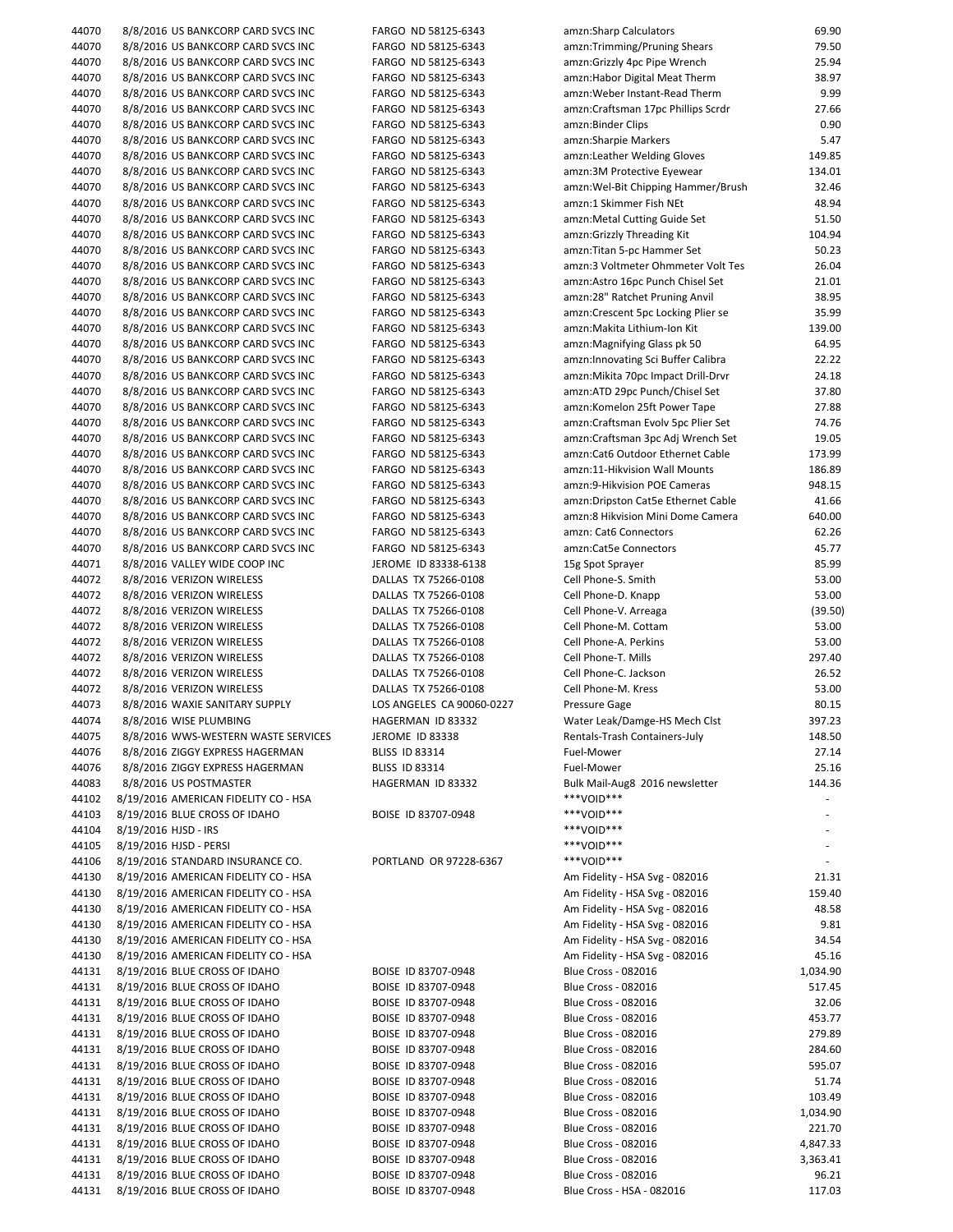| 44131 | 8/19/2016 BLUE CROSS OF IDAHO | BOISE ID 83707-0948 | Blue Cross - HSA - 082016  | 875.50   |
|-------|-------------------------------|---------------------|----------------------------|----------|
|       |                               |                     |                            |          |
| 44131 | 8/19/2016 BLUE CROSS OF IDAHO | BOISE ID 83707-0948 | Blue Cross - HSA - 082016  | 53.88    |
| 44131 | 8/19/2016 BLUE CROSS OF IDAHO | BOISE ID 83707-0948 | Blue Cross - HSA - 082016  | 311.45   |
| 44131 | 8/19/2016 BLUE CROSS OF IDAHO | BOISE ID 83707-0948 | <b>Blue Cross - 082016</b> | 877.41   |
| 44131 | 8/19/2016 BLUE CROSS OF IDAHO | BOISE ID 83707-0948 | <b>Blue Cross - 082016</b> | 526.98   |
|       |                               |                     |                            |          |
| 44131 | 8/19/2016 BLUE CROSS OF IDAHO | BOISE ID 83707-0948 | <b>Blue Cross - 082016</b> | 18.13    |
| 44132 | 8/19/2016 HJSD - IRS          |                     | IRS-Fica - 082016          | 2,382.14 |
| 44132 | 8/19/2016 HJSD - IRS          |                     | IRS-Fica - 082016          | 3,424.22 |
|       |                               |                     |                            |          |
| 44132 | 8/19/2016 HJSD - IRS          |                     | IRS-Fica - 082016          | 462.18   |
| 44132 | 8/19/2016 HJSD - IRS          |                     | IRS-Fica - 082016          | 329.82   |
| 44132 | 8/19/2016 HJSD - IRS          |                     | IRS-Fica - 082016          | 56.18    |
| 44132 | 8/19/2016 HJSD - IRS          |                     | IRS-Fica - 082016          | 5.75     |
|       |                               |                     |                            |          |
| 44132 | 8/19/2016 HJSD - IRS          |                     | IRS-Fica - 082016          | 110.59   |
| 44132 | 8/19/2016 HJSD - IRS          |                     | IRS-Fica - 082016          | 400.35   |
| 44132 | 8/19/2016 HJSD - IRS          |                     | IRS-Fica - 082016          | 680.16   |
|       |                               |                     |                            |          |
| 44132 | 8/19/2016 HJSD - IRS          |                     | IRS-Fica - 082016          | 246.16   |
| 44132 | 8/19/2016 HJSD - IRS          |                     | IRS-Fica - 082016          | 82.38    |
| 44132 | 8/19/2016 HJSD - IRS          |                     | IRS-Fica - 082016          | 172.17   |
| 44132 | 8/19/2016 HJSD - IRS          |                     | IRS-Fica - 082016          | 242.41   |
|       |                               |                     |                            |          |
| 44132 | 8/19/2016 HJSD - IRS          |                     | IRS-Fica - 082016          | 20.72    |
| 44132 | 8/19/2016 HJSD - IRS          |                     | IRS-Fica - 082016          | 34.91    |
| 44132 | 8/19/2016 HJSD - IRS          |                     | IRS-Fica - 082016          | 59.96    |
|       |                               |                     |                            |          |
| 44132 | 8/19/2016 HJSD - IRS          |                     | IRS-Medicare - 082016      | 216.94   |
| 44132 | 8/19/2016 HJSD - IRS          |                     | IRS-Medicare - 082016      | 36.32    |
| 44132 | 8/19/2016 HJSD - IRS          |                     | IRS-Fica - 082016          | 41.36    |
| 44132 | 8/19/2016 HJSD - IRS          |                     | IRS-Fica - 082016          | 16.55    |
|       |                               |                     |                            |          |
| 44132 | 8/19/2016 HJSD - IRS          |                     | IRS-Medicare - 082016      | 13.12    |
| 44132 | 8/19/2016 HJSD - IRS          |                     | IRS-Medicare - 082016      | 50.91    |
| 44132 | 8/19/2016 HJSD - IRS          |                     | IRS-Fica - 082016          | 287.52   |
|       |                               |                     |                            |          |
| 44132 | 8/19/2016 HJSD - IRS          |                     | IRS-Medicare - 082016      | 218.80   |
| 44132 | 8/19/2016 HJSD - IRS          |                     | IRS-Medicare - 082016      | 68.01    |
| 44132 | 8/19/2016 HJSD - IRS          |                     | IRS-Medicare - 082016      | 132.55   |
| 44133 | 8/19/2016 HJSD - PERSI        |                     | PERSI-Sick Leave - 082016  | 5.42     |
|       |                               |                     |                            |          |
| 44133 | 8/19/2016 HJSD - PERSI        |                     | PERSI-Sick Leave - 082016  | 42.47    |
| 44133 | 8/19/2016 HJSD - PERSI        |                     | PERSI-Sick Leave - 082016  | 9.90     |
| 44133 | 8/19/2016 HJSD - PERSI        |                     | PERSI-Retirement - 082016  | 3,945.59 |
|       |                               |                     |                            |          |
| 44133 | 8/19/2016 HJSD - PERSI        |                     | PERSI-Retirement - 082016  | 61.69    |
| 44133 | 8/19/2016 HJSD - PERSI        |                     | PERSI-Retirement - 082016  | 25.53    |
| 44133 | 8/19/2016 HJSD - PERSI        |                     | PERSI-Retirement - 082016  | 25.53    |
| 44133 | 8/19/2016 HJSD - PERSI        |                     | PERSI-Sick Leave - 082016  | 6.32     |
|       |                               |                     |                            |          |
| 44133 | 8/19/2016 HJSD - PERSI        |                     | PERSI-Sick Leave - 082016  | 2.62     |
| 44133 | 8/19/2016 HJSD - PERSI        |                     | PERSI-Sick Leave - 082016  | 2.62     |
| 44133 | 8/19/2016 HJSD - PERSI        |                     | PERSI-Retirement - 082016  | 30.98    |
|       |                               |                     | PERSI-Retirement - 082016  |          |
| 44133 | 8/19/2016 HJSD - PERSI        |                     |                            | 52.89    |
|       | 44133 8/19/2016 HJSD - PERSI  |                     | PERSI-Sick Leave - 082016  | 33.02    |
| 44133 | 8/19/2016 HJSD - PERSI        |                     | PERSI-Sick Leave - 082016  | 14.50    |
| 44133 | 8/19/2016 HJSD - PERSI        |                     | PERSI-Retirement - 082016  | 78.53    |
|       |                               |                     |                            |          |
| 44133 | 8/19/2016 HJSD - PERSI        |                     | PERSI-Sick Leave - 082016  | 8.04     |
| 44133 | 8/19/2016 HJSD - PERSI        |                     | PERSI-Retirement - 082016  | 5,281.38 |
| 44133 | 8/19/2016 HJSD - PERSI        |                     | PERSI-Retirement - 082016  | 836.92   |
|       | 8/19/2016 HJSD - PERSI        |                     |                            |          |
| 44133 |                               |                     | PERSI-Retirement - 082016  | 83.13    |
| 44133 | 8/19/2016 HJSD - PERSI        |                     | PERSI-Retirement - 082016  | 8.91     |
| 44133 | 8/19/2016 HJSD - PERSI        |                     | PERSI-Retirement - 082016  | 170.58   |
| 44133 | 8/19/2016 HJSD - PERSI        |                     | PERSI-Retirement - 082016  | 687.91   |
|       |                               |                     |                            |          |
| 44133 | 8/19/2016 HJSD - PERSI        |                     | PERSI-Retirement - 082016  | 414.39   |
| 44133 | 8/19/2016 HJSD - PERSI        |                     | PERSI-Sick Leave - 082016  | 5.64     |
| 44133 | 8/19/2016 HJSD - PERSI        |                     | PERSI-Sick Leave - 082016  | 26.59    |
| 44133 |                               |                     | PERSI-Retirement - 082016  | 437.84   |
|       | 8/19/2016 HJSD - PERSI        |                     |                            |          |
| 44133 | 8/19/2016 HJSD - PERSI        |                     | PERSI-Sick Leave - 082016  | 44.86    |
| 44133 | 8/19/2016 HJSD - PERSI        |                     | PERSI-Retirement - 082016  | 322.30   |
| 44133 | 8/19/2016 HJSD - PERSI        |                     | PERSI-Sick Leave - 082016  | 37.38    |
|       |                               |                     |                            |          |
| 44133 | 8/19/2016 HJSD - PERSI        |                     | PERSI-Retirement - 082016  | 382.34   |
| 44133 | 8/19/2016 HJSD - PERSI        |                     | PERSI-Sick Leave - 082016  | 39.17    |
| 44133 | 8/19/2016 HJSD - PERSI        |                     | PERSI-Sick Leave - 082016  | 109.94   |
| 44133 | 8/19/2016 HJSD - PERSI        |                     | PERSI-Retirement - 082016  | 364.79   |
|       |                               |                     |                            |          |
| 44133 | 8/19/2016 HJSD - PERSI        |                     | PERSI-Retirement - 082016  | 105.13   |
| 44133 | 8/19/2016 HJSD - PERSI        |                     | PERSI-Sick Leave - 082016  | 10.78    |
| 44133 | 8/19/2016 HJSD - PERSI        |                     | PERSI-Retirement - 082016  | 55.00    |
|       |                               |                     | PERSI-Retirement - 082016  | 502.21   |
|       |                               |                     |                            |          |
| 44133 | 8/19/2016 HJSD - PERSI        |                     |                            |          |
| 44133 | 8/19/2016 HJSD - PERSI        |                     | PERSI-Sick Leave - 082016  | 404.31   |
| 44133 | 8/19/2016 HJSD - PERSI        |                     | PERSI-Sick Leave - 082016  | 497.01   |
|       |                               |                     |                            |          |
| 44133 | 8/19/2016 HJSD - PERSI        |                     | PERSI-Retirement - 082016  | 259.44   |
| 44133 | 8/19/2016 HJSD - PERSI        |                     | PERSI-Sick Leave - 082016  | 3.17     |
| 44133 | 8/19/2016 HJSD - PERSI        |                     | PERSI-Retirement - 082016  | 200.40   |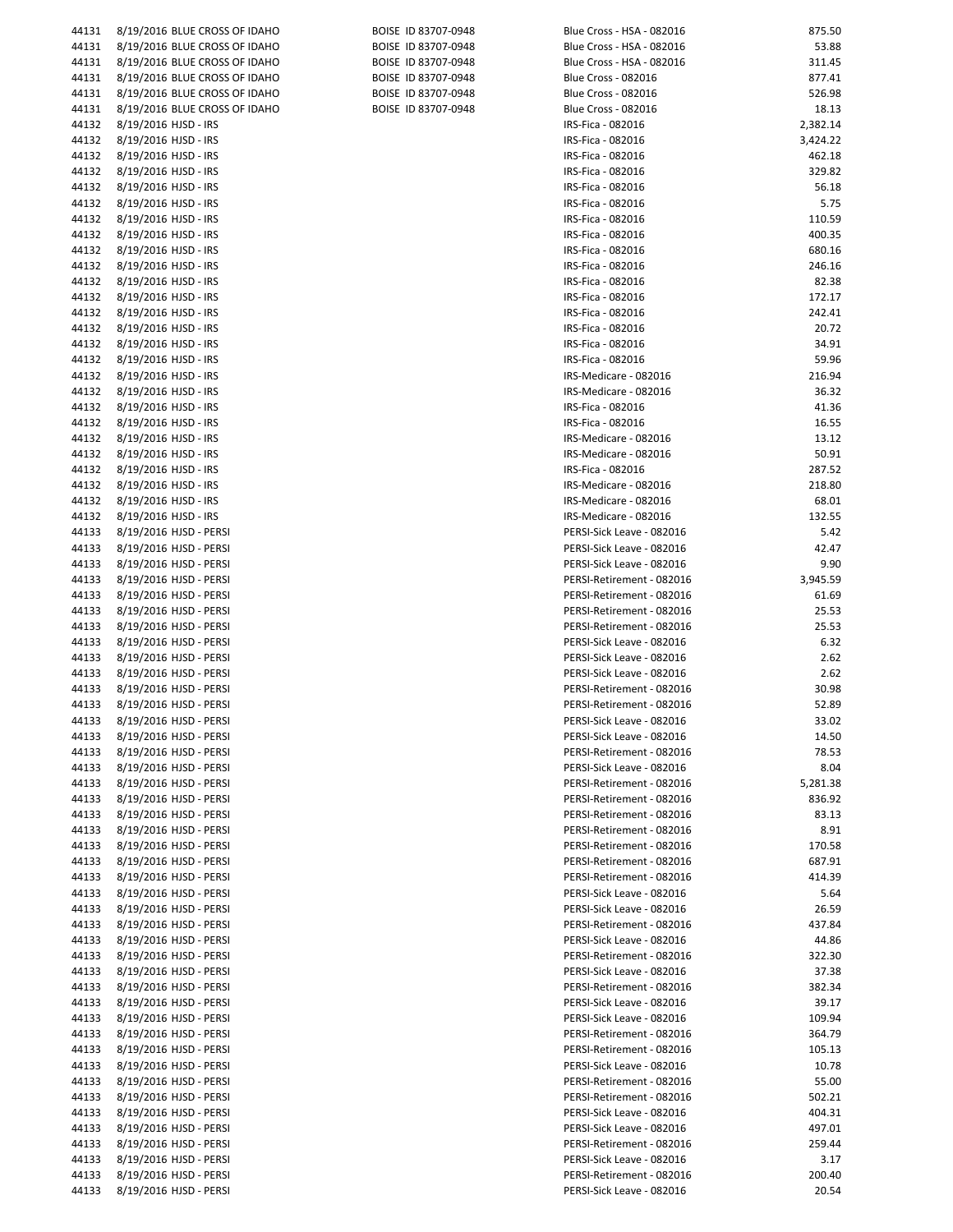| 44133                  | 8/19/2016 HJSD - PERSI                |                        | PERSI-Retirement - 082016     | 141.50   |       |
|------------------------|---------------------------------------|------------------------|-------------------------------|----------|-------|
| 44133                  | 8/19/2016 HJSD - PERSI                |                        | PERSI-Sick Leave - 082016     | 8.52     |       |
| 44133                  | 8/19/2016 HJSD - PERSI                |                        | PERSI-Sick Leave - 082016     | 85.76    |       |
| 44133                  | 8/19/2016 HJSD - PERSI                |                        | PERSI-Sick Leave - 082016     | 51.46    |       |
| 44133                  | 8/19/2016 HJSD - PERSI                |                        | PERSI-Sick Leave - 082016     | 0.91     |       |
| 44133                  | 8/19/2016 HJSD - PERSI                |                        | PERSI-Retirement - 082016     | 1,072.79 |       |
| 44133                  | 8/19/2016 HJSD - PERSI                |                        | PERSI-Retirement - 082016     | 96.63    |       |
| 44133                  |                                       |                        | PERSI-Sick Leave - 082016     | 17.48    |       |
|                        | 8/19/2016 HJSD - PERSI                |                        |                               |          |       |
| 44133                  | 8/19/2016 HJSD - PERSI                |                        | PERSI-Sick Leave - 082016     | 70.50    |       |
| 44134                  | 8/19/2016 STANDARD INSURANCE CO.      | PORTLAND OR 97228-6367 | Standard-Life - 082016        | 4.00     |       |
| 44134                  | 8/19/2016 STANDARD INSURANCE CO.      | PORTLAND OR 97228-6367 | Standard-Life - 082016        | 0.80     |       |
| 44134                  | 8/19/2016 STANDARD INSURANCE CO.      | PORTLAND OR 97228-6367 | Standard-Life - 082016        | 9.71     |       |
| 44134                  | 8/19/2016 STANDARD INSURANCE CO.      | PORTLAND OR 97228-6367 | Standard-Life - 082016        | 45.84    |       |
| 44134                  | 8/19/2016 STANDARD INSURANCE CO.      | PORTLAND OR 97228-6367 | Standard-Life - 082016        | 4.54     |       |
| 44134                  | 8/19/2016 STANDARD INSURANCE CO.      | PORTLAND OR 97228-6367 | Standard-Life - 082016        | 2.00     |       |
| 44134                  | 8/19/2016 STANDARD INSURANCE CO.      | PORTLAND OR 97228-6367 | Standard-Life - 082016        | 0.25     |       |
| 44134                  |                                       |                        |                               | 1.07     |       |
|                        | 8/19/2016 STANDARD INSURANCE CO.      | PORTLAND OR 97228-6367 | Standard-Life - 082016        |          |       |
| 44134                  | 8/19/2016 STANDARD INSURANCE CO.      | PORTLAND OR 97228-6367 | Standard-Life - 082016        | 3.51     |       |
| 44134                  | 8/19/2016 STANDARD INSURANCE CO.      | PORTLAND OR 97228-6367 | Standard-Life - 082016        | 14.00    |       |
| 44134                  | 8/19/2016 STANDARD INSURANCE CO.      | PORTLAND OR 97228-6367 | Standard-Life - 082016        | 8.00     |       |
| 44134                  | 8/19/2016 STANDARD INSURANCE CO.      | PORTLAND OR 97228-6367 | Standard-Life - 082016        | 4.82     |       |
| 44134                  | 8/19/2016 STANDARD INSURANCE CO.      | PORTLAND OR 97228-6367 | Standard-Life - 082016        | 1.12     |       |
| 44134                  | 8/19/2016 STANDARD INSURANCE CO.      | PORTLAND OR 97228-6367 | Standard-Life - 082016        | 0.16     |       |
| 44134                  | 8/19/2016 STANDARD INSURANCE CO.      | PORTLAND OR 97228-6367 | Standard-Life - 082016        | 2.20     |       |
| 44134                  | 8/19/2016 STANDARD INSURANCE CO.      | PORTLAND OR 97228-6367 | Standard-Life - 082016        | 2.89     |       |
| 44134                  | 8/19/2016 STANDARD INSURANCE CO.      | PORTLAND OR 97228-6367 | Standard-Life - 082016        | 1.71     |       |
|                        |                                       |                        | Standard-Life - 082016        | 0.75     |       |
| 44134                  | 8/19/2016 STANDARD INSURANCE CO.      | PORTLAND OR 97228-6367 |                               |          |       |
| 44134                  | 8/19/2016 STANDARD INSURANCE CO.      | PORTLAND OR 97228-6367 | Standard-Life - 082016        | 4.60     |       |
| 44134                  | 8/19/2016 STANDARD INSURANCE CO.      | PORTLAND OR 97228-6367 | Standard-Life - 082016        | 42.00    |       |
| 44134                  | 8/19/2016 STANDARD INSURANCE CO.      | PORTLAND OR 97228-6367 | Standard-Life - 082016        | 0.40     |       |
| 44134                  | 8/19/2016 STANDARD INSURANCE CO.      | PORTLAND OR 97228-6367 | Standard-Life - 082016        | 10.78    |       |
| 44134                  | 8/19/2016 STANDARD INSURANCE CO.      | PORTLAND OR 97228-6367 | Standard-Life - 082016        | 0.49     |       |
| 44136                  | 8/30/2016 SDE-STATE DEPT OF EDUCATION | BOISE ID 83750-0027    | Fngrpr-Chris Jensen (ProAct)  | 34.75    |       |
| 44136                  | 8/30/2016 SDE-STATE DEPT OF EDUCATION | BOISE ID 83750-0027    | Fngrpr-Ashley Butler (ProAct) | 34.75    |       |
| 44136                  | 8/30/2016 SDE-STATE DEPT OF EDUCATION | BOISE ID 83750-0027    | Fingerprint-Tyler Mills       | 34.75    |       |
| 44137                  | 8/30/2016 SDE-STATE DEPT OF EDUCATION | BOISE ID 83750-0027    | Fingrpr-Stephen Plumb         | 34.75    |       |
| 44138                  |                                       |                        |                               | 34.75    |       |
|                        | 8/30/2016 SDE-STATE DEPT OF EDUCATION | BOISE ID 83750-0027    | Fngrpr-Kendee Lopez           |          |       |
| 44139                  | 8/31/2016 SDE-STATE DEPT OF EDUCATION | BOISE ID 83750-0027    | Fngrpr-E. Theresa Moore       | 34.75    |       |
| drct-dpst              | 8/19/2016 A,L                         |                        | 2,766.74 HAGERMAN             | ID       | 83332 |
| drct-dpst              | 8/19/2016 A,V                         |                        | 4,266.49 HAGERMAN             | ID       | 83332 |
| drct-dpst              | 8/19/2016 B,A                         |                        | 3,250.99 HAGERMAN             | ID       | 83332 |
|                        | drct-dpst 8/19/2016 B,C               |                        | 2,055.45 HAGERMAN             | ID       | 83332 |
| drct-dpst              | 8/19/2016 B,J                         |                        | 3,383.47 HAGERMAN             | ID       | 83332 |
|                        | drct-dpst 8/19/2016 B,S               |                        | 2,766.74 HAGERMAN             | ID       | 83332 |
|                        | drct-dpst 8/19/2016 C,A               |                        | 674.25 HAGERMAN               | ID       | 83332 |
| drct-dpst              | 8/19/2016 C,D                         |                        | 3,808.75 HAGERMAN             | ID       | 83332 |
|                        |                                       |                        |                               |          |       |
| drct-dpst              | 8/19/2016 C,E                         |                        | 1,336.34 HAGERMAN             | ID       | 83332 |
| drct-dpst              | 8/19/2016 C,M                         |                        | 5,636.36 HAGERMAN             | ID       | 83332 |
| drct-dpst              | 8/19/2016 C,T                         |                        | 915.42 HAGERMAN               | ID       | 83332 |
| drct-dpst              | 8/19/2016 D,E                         |                        | 1,468.80 HAGERMAN             | ID       | 83332 |
| drct-dpst              | 8/19/2016 D,S                         |                        | 4,025.25 HAGERMAN             | ID       | 83332 |
| drct-dpst              | 8/19/2016 F,L                         |                        | 3,225.99 HAGERMAN             | ID       | 83332 |
| drct-dpst              | 8/19/2016 G,J                         |                        | 4,025.25 HAGERMAN             | ID       | 83332 |
| drct-dpst              | 8/19/2016 H,H                         |                        | 3,808.75 HAGERMAN             | ID       | 83332 |
| drct-dpst              | 8/19/2016 H,J                         |                        | 813.45 HAGERMAN               | ID       | 83332 |
| drct-dpst              | 8/19/2016 H,K                         |                        | 1,269.95 HAGERMAN             | ID       | 83332 |
|                        |                                       |                        |                               |          |       |
| 44080                  | 8/19/2016 H,M                         |                        | 1,500.00 HAGERMAN             | ID       | 83332 |
| drct-dpst              | 8/19/2016 H,R                         |                        | 4,436.49 HAGERMAN             | ID       | 83332 |
| drct-dpst              | 8/19/2016 J,C                         |                        | 1,934.87 HAGERMAN             | ID       | 83332 |
| drct-dpst              | 8/19/2016 J,K                         |                        | 3,783.75 HAGERMAN             | ID       | 83332 |
| drct-dpst              | 8/19/2016 K,D                         |                        | 8,143.73 HAGERMAN             | ID       | 83332 |
| drct-dpst              | 8/19/2016 K,M                         |                        | 2,766.74 HAGERMAN             | ID       | 83332 |
| drct-dpst              | 8/19/2016 K,M                         |                        | 6,929.90 HAGERMAN             | ID       | 83332 |
| drct-dpst              | 8/19/2016 L,C                         |                        | 2,766.74 HAGERMAN             | ID       | 83332 |
| drct-dpst              | 8/19/2016 L,H                         |                        | 3,540.75 HAGERMAN             | ID       | 83332 |
| drct-dpst              | 8/19/2016 L,R                         |                        | 3,833.75 HAGERMAN             | ID       | 83332 |
|                        |                                       |                        |                               |          |       |
| drct-dpst              | 8/19/2016 M,S                         |                        | 3,808.75 HAGERMAN             | ID       | 83332 |
| 44135                  | 8/19/2016 M,T                         |                        | 5,166.66 HAGERMAN             | ID       | 83332 |
| drct-dpst              |                                       |                        | 3,808.75 HAGERMAN             | ID       | 83332 |
| drct-dpst              | 8/19/2016 O,G                         |                        |                               |          |       |
|                        | 8/19/2016 O.V                         |                        | 4,268.25 HAGERMAN             | ID       | 83332 |
| drct-dpst              | 8/19/2016 P,A                         |                        | 4,626.61 HAGERMAN             | ID       | 83332 |
| drct-dpst              | 8/19/2016 P,L                         |                        | 4,015.99 HAGERMAN             | ID       | 83332 |
| drct-dpst              | 8/19/2016 P.R                         |                        | 1,025.03 HAGERMAN             | ID       | 83332 |
|                        | 8/19/2016 R,B                         |                        | 3,953.73 HAGERMAN             | ID       | 83332 |
| drct-dpst<br>drct-dpst | 8/19/2016 R,C                         |                        | 1,583.40 HAGERMAN             | ID       | 83332 |